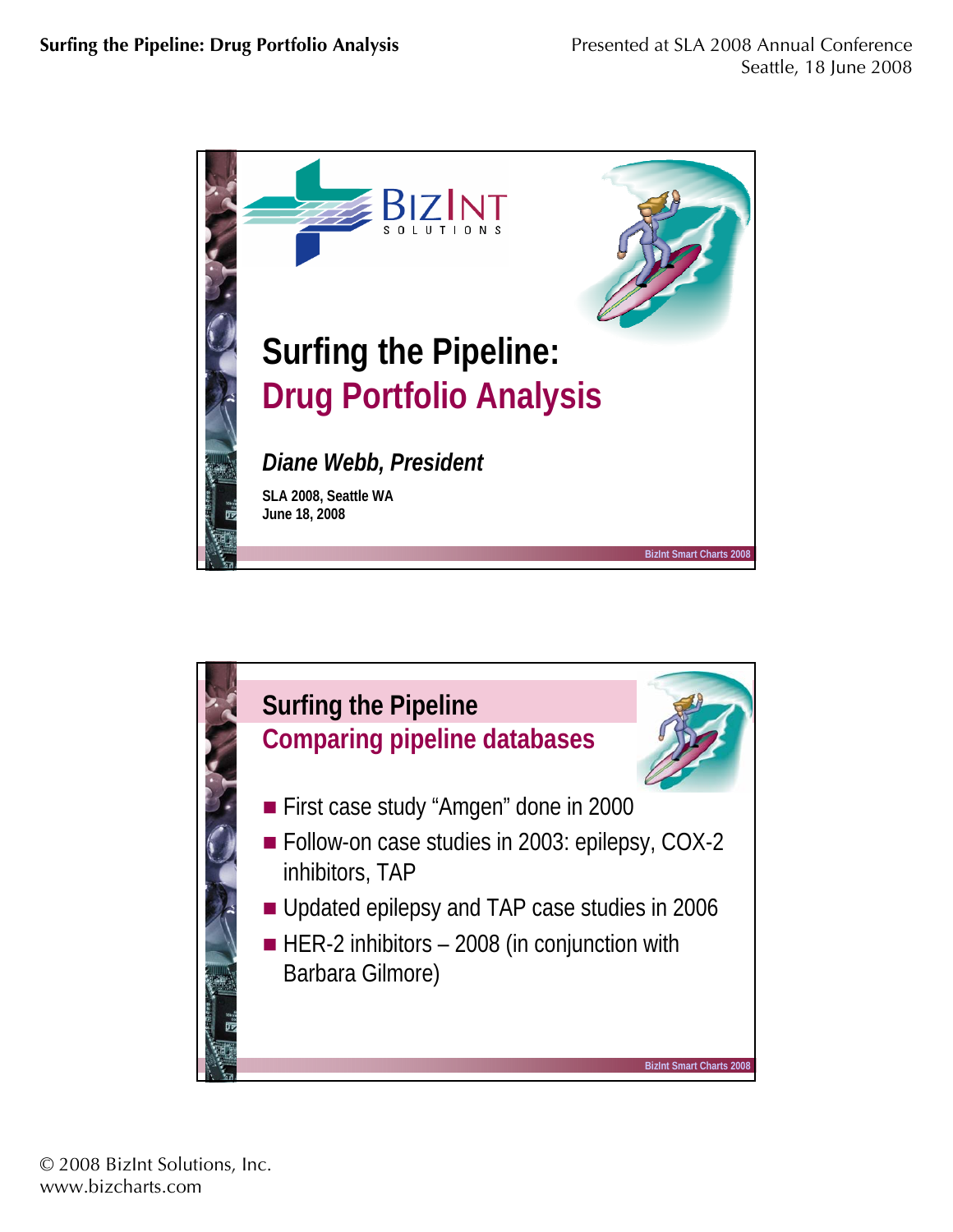

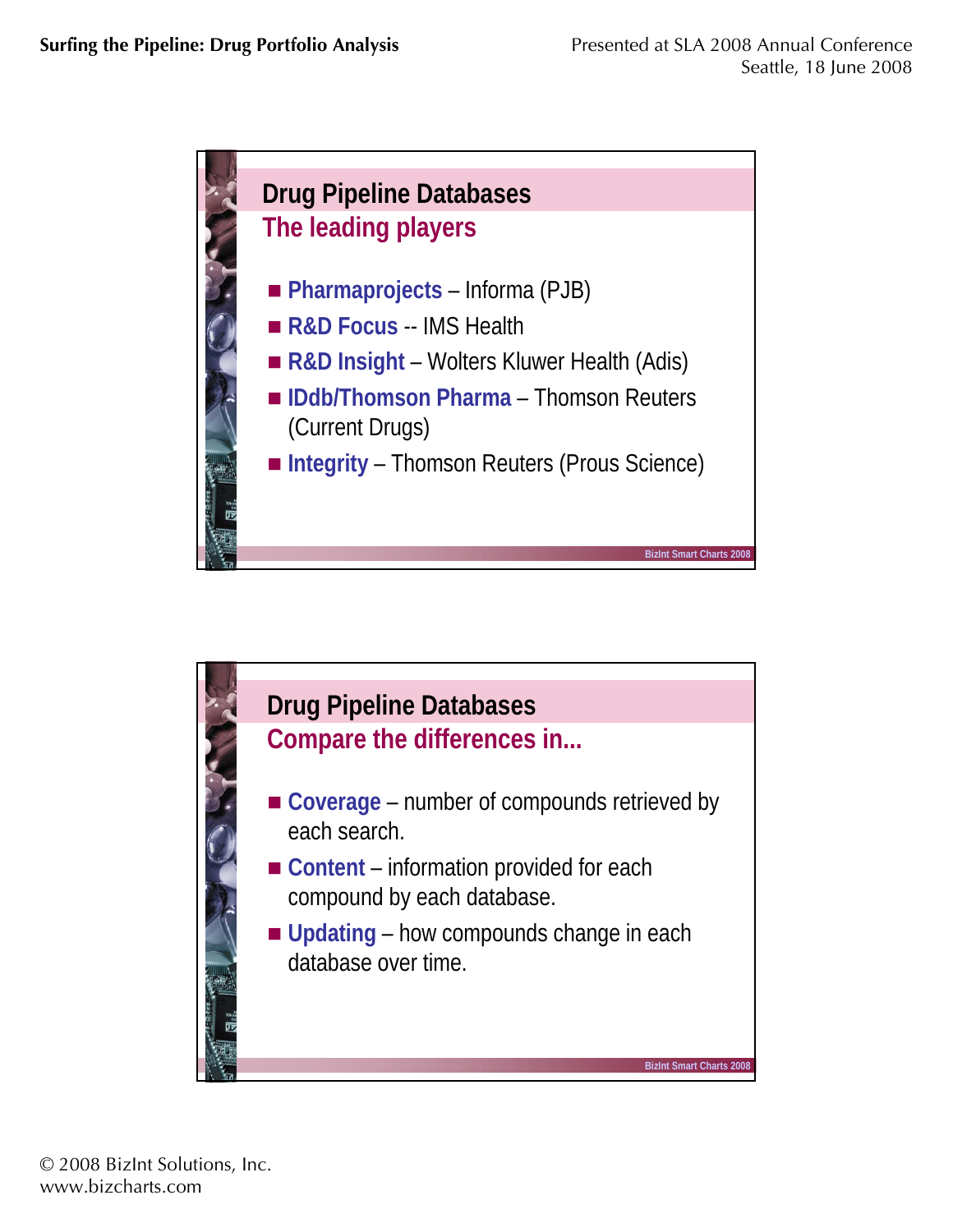

| Case study: HER2      |          |                                 |
|-----------------------|----------|---------------------------------|
| <b>Search results</b> |          |                                 |
|                       |          |                                 |
| Records retrieved     | April 08 | June 08                         |
| • Pharmaprojects      | 77       | 77                              |
| R&D Focus             | 76       | 80                              |
| ■ R&D Insight         | 35       | 39                              |
| <b>Thomson Pharma</b> | 60       | 62                              |
| • Prous Integrity     | 130      | 136                             |
|                       |          |                                 |
|                       |          | <b>BizInt Smart Charts 2008</b> |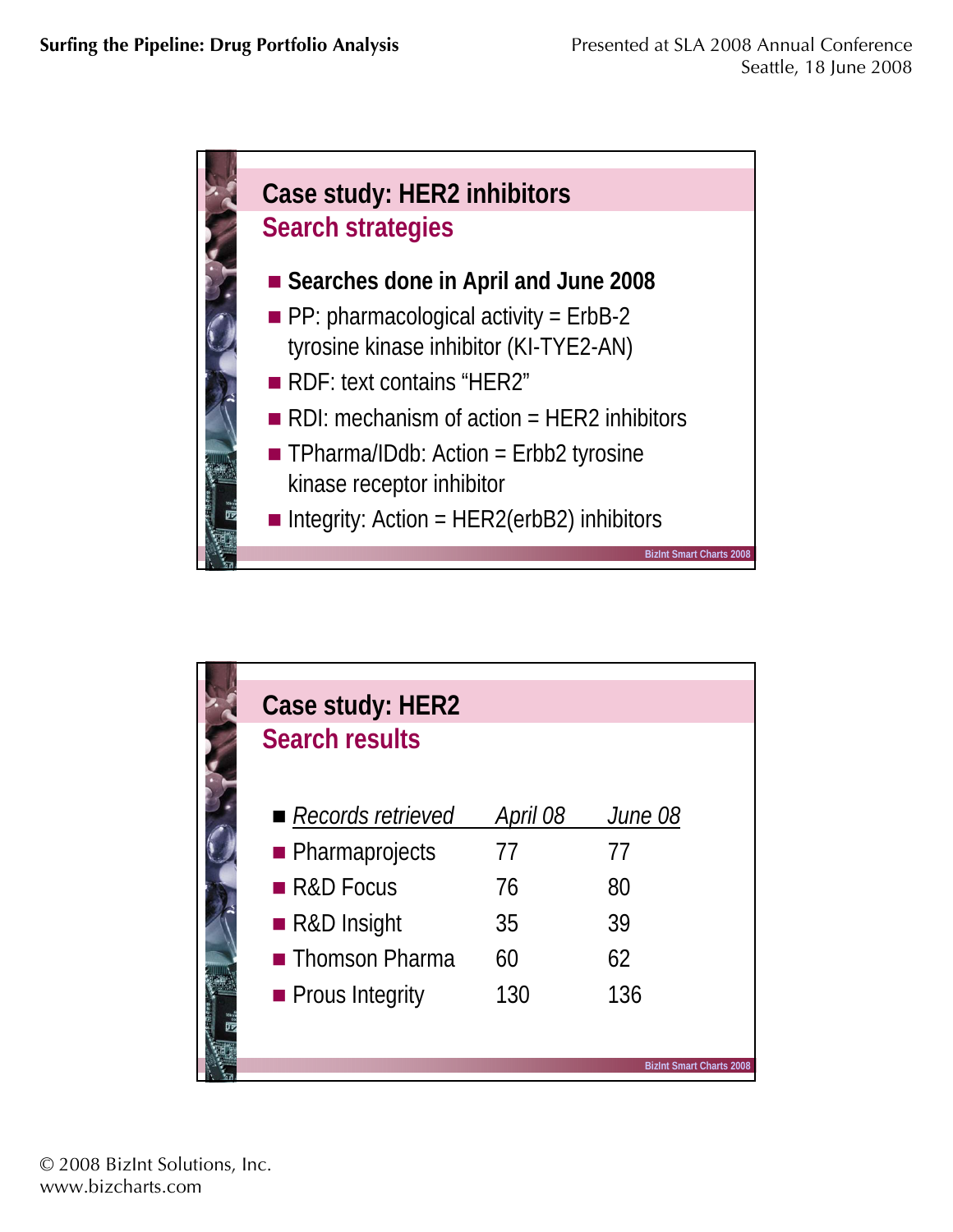|     | Drug                                                                                 | Synonyms                 | Common<br><b>Drug Name</b> | <b>Database</b>              |
|-----|--------------------------------------------------------------------------------------|--------------------------|----------------------------|------------------------------|
| 126 | MAb, HER2/neu, InNexus                                                               | <b>DXL 702</b>           | <b>DXL 702</b>             | <b>IMS R&amp;D Focus</b>     |
| 127 | <b>DXL-702</b>                                                                       |                          | <b>DXL 702</b>             | PJB Pharmaprojects           |
| 128 | <b>DXL-702</b>                                                                       |                          | <b>DXL 702</b>             | Prous Integrity<br>Compounds |
| 129 | Research programme:<br>anti-HER2 monoclonal<br>antibodies - InNexus<br>Biotechnology | <b>DXL 702</b><br>DXL702 | DXL 702                    | Adis R&D Insight             |

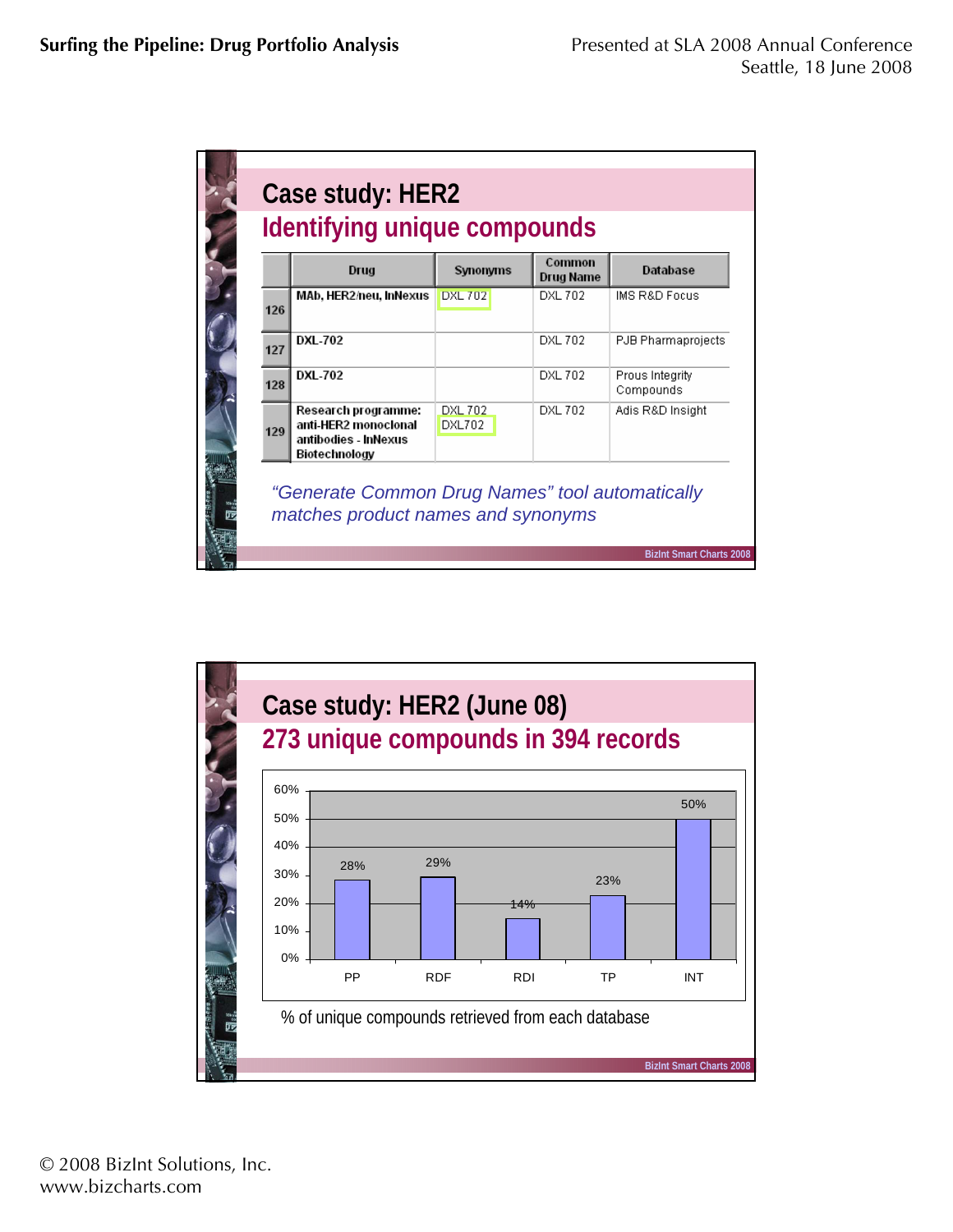

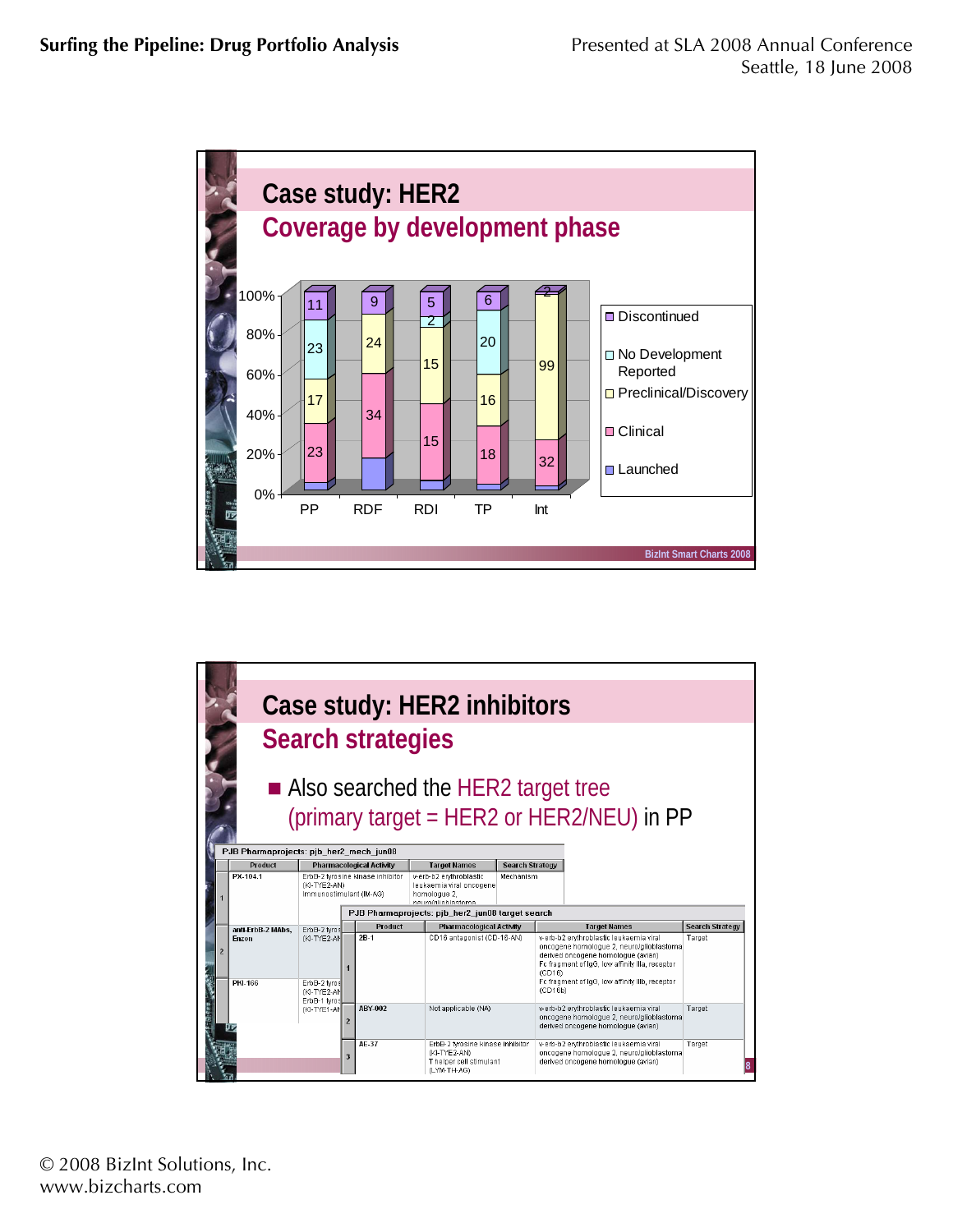

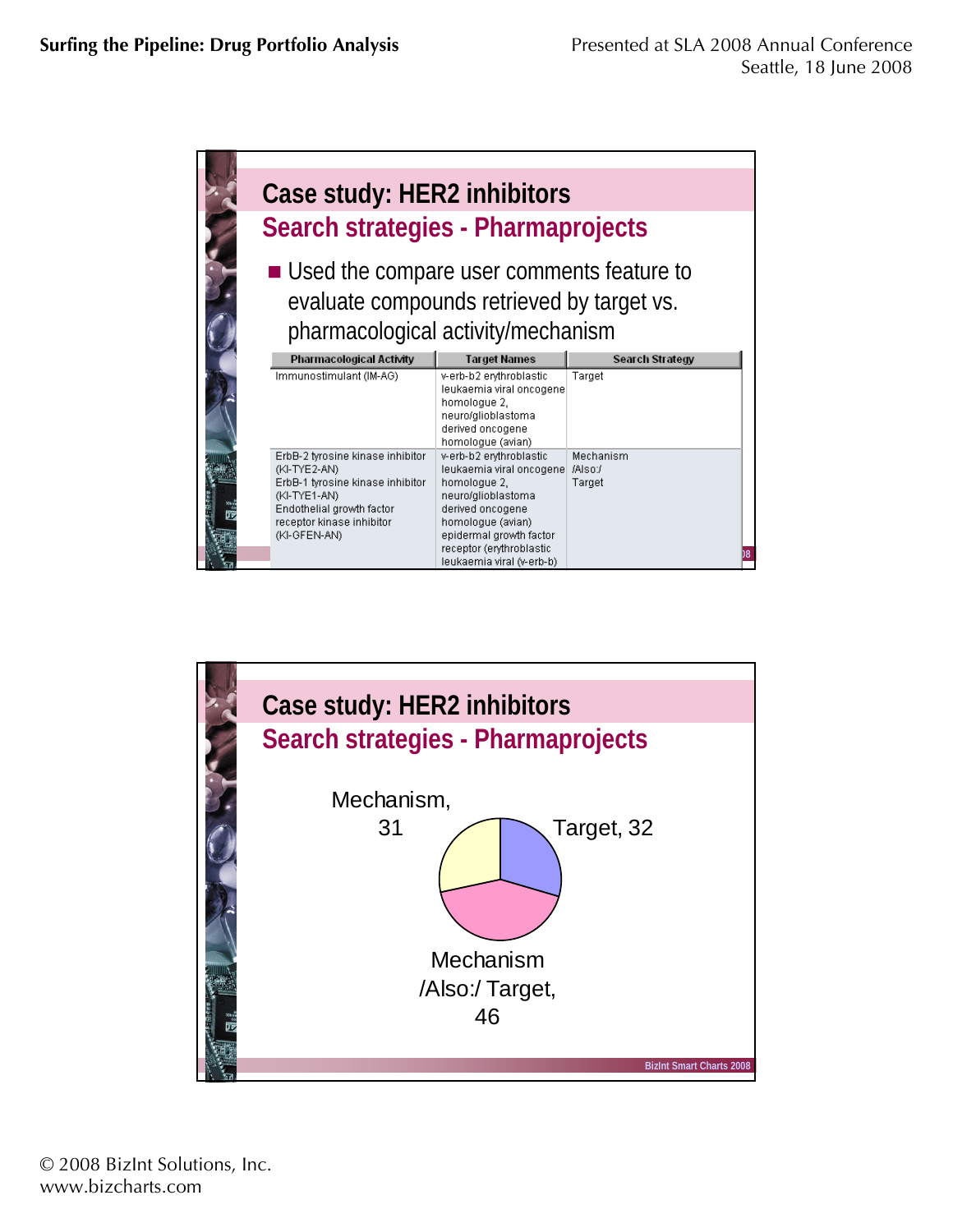| PJB Pharmaprojects: PP - HER2 searched by mech and target |                              |                                                                                                                                                                          |                                                                                                                                                                                              |                        |  |  |  |
|-----------------------------------------------------------|------------------------------|--------------------------------------------------------------------------------------------------------------------------------------------------------------------------|----------------------------------------------------------------------------------------------------------------------------------------------------------------------------------------------|------------------------|--|--|--|
|                                                           | <b>Product</b>               | <b>Pharmacological Activity</b>                                                                                                                                          | <b>Target Names</b>                                                                                                                                                                          | <b>Search Strategy</b> |  |  |  |
| 83                                                        | <b>INSM-18</b>               | Insulin like growth factor 1 antagonist<br>(GF-IN-1-AN)<br>ErbB-2 tyrosine kinase inhibitor<br>(KI-TYE2-AN)<br>IGF-1 receptor tyrosine kinase<br>inhibitor (KI-GFIN1-AN) | insulin-like growth factor 1 receptor<br>v-erb-b2 erythroblastic leukaemia viral<br>oncogene homologue 2, neuro/glioblastoma<br>derived oncogene homologue (avian)                           | Mechanism              |  |  |  |
| 84                                                        | anticancer MAbs.<br>Xencor 2 | CD20 antagonist (CD-20-AN)<br>ErbB-2 tyrosine kinase inhibitor<br>(KI-TYE2-AN)                                                                                           | membrane-spanning 4-domains, subfamily A. Mechanism<br>member 1<br>v-erb-b2 erythroblastic leukaemia viral<br>oncogene homologue 2, neuro/glioblastoma<br>derived oncogene homologue (avian) |                        |  |  |  |
| 85                                                        | T-3100                       | Oncogene inhibitor (ONCOG-AN)<br>ErbB-2 tyrosine kinase inhibitor<br>(KI-TYE2-AN)<br>Myc inhibitor (MYC-AN)                                                              | v-myc myelocytomatosis viral oncogene<br>homologue (avian)<br>v-erb-b2 erythroblastic leukaemia viral<br>oncogene homologue 3 (avian)                                                        | Mechanism              |  |  |  |

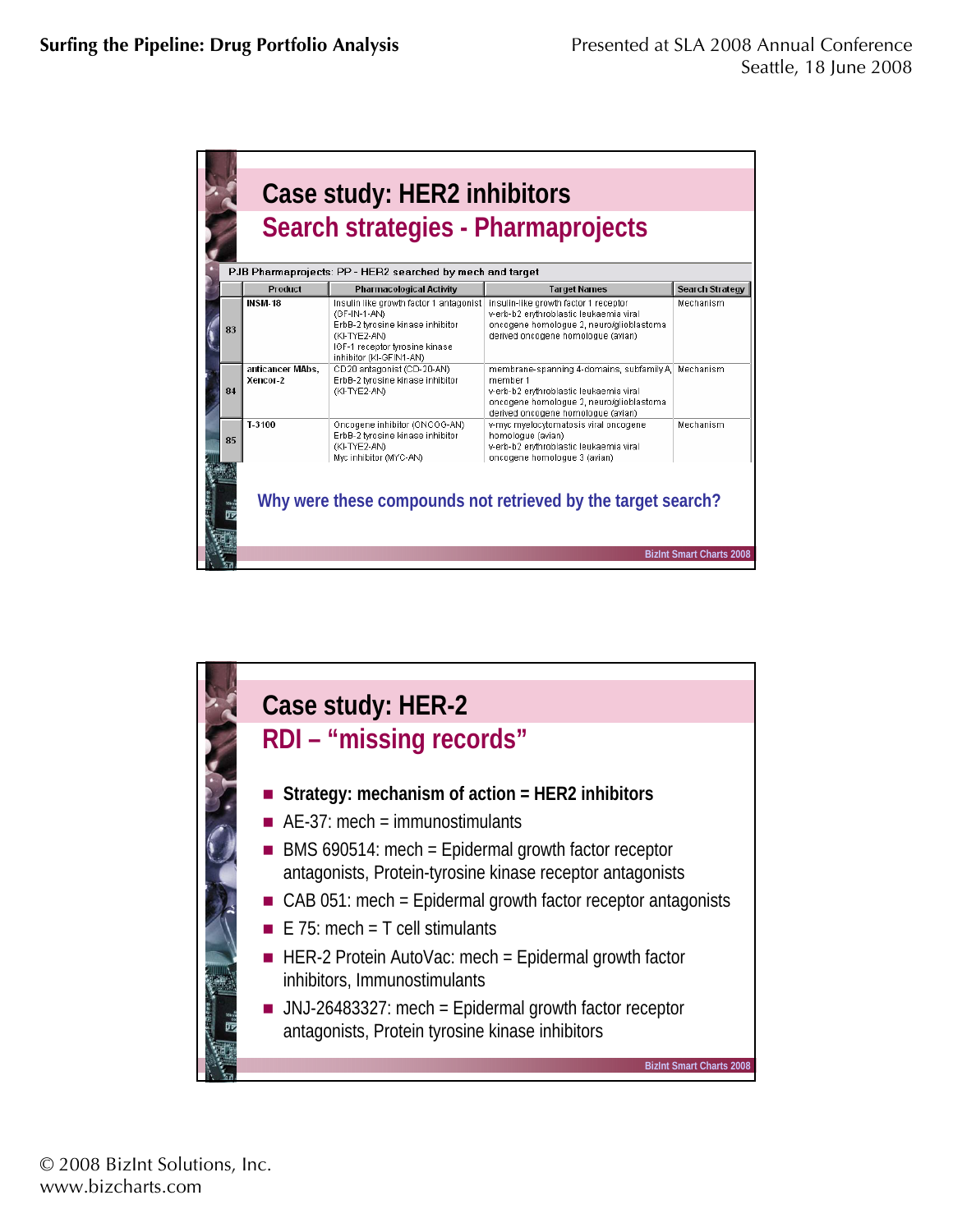

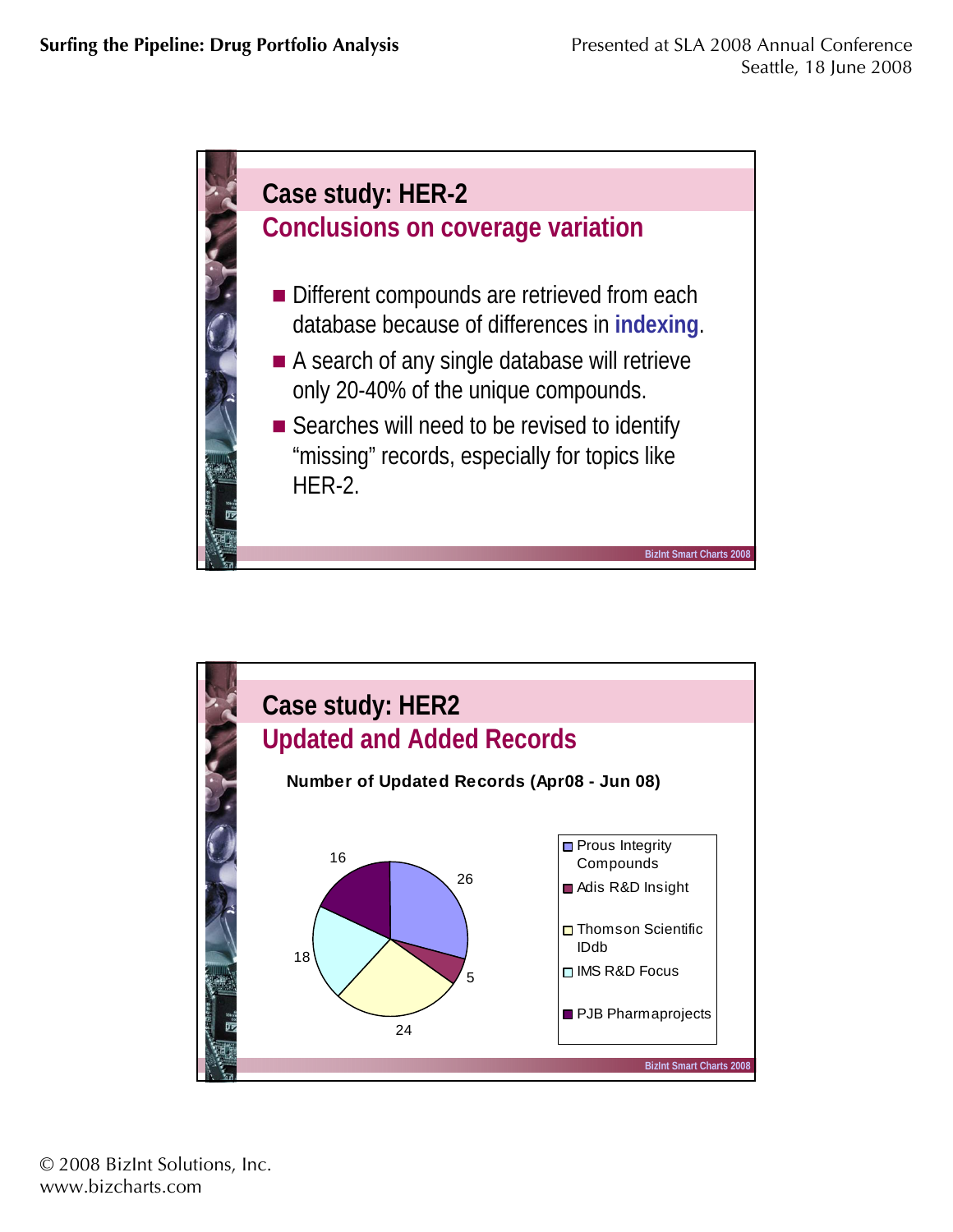